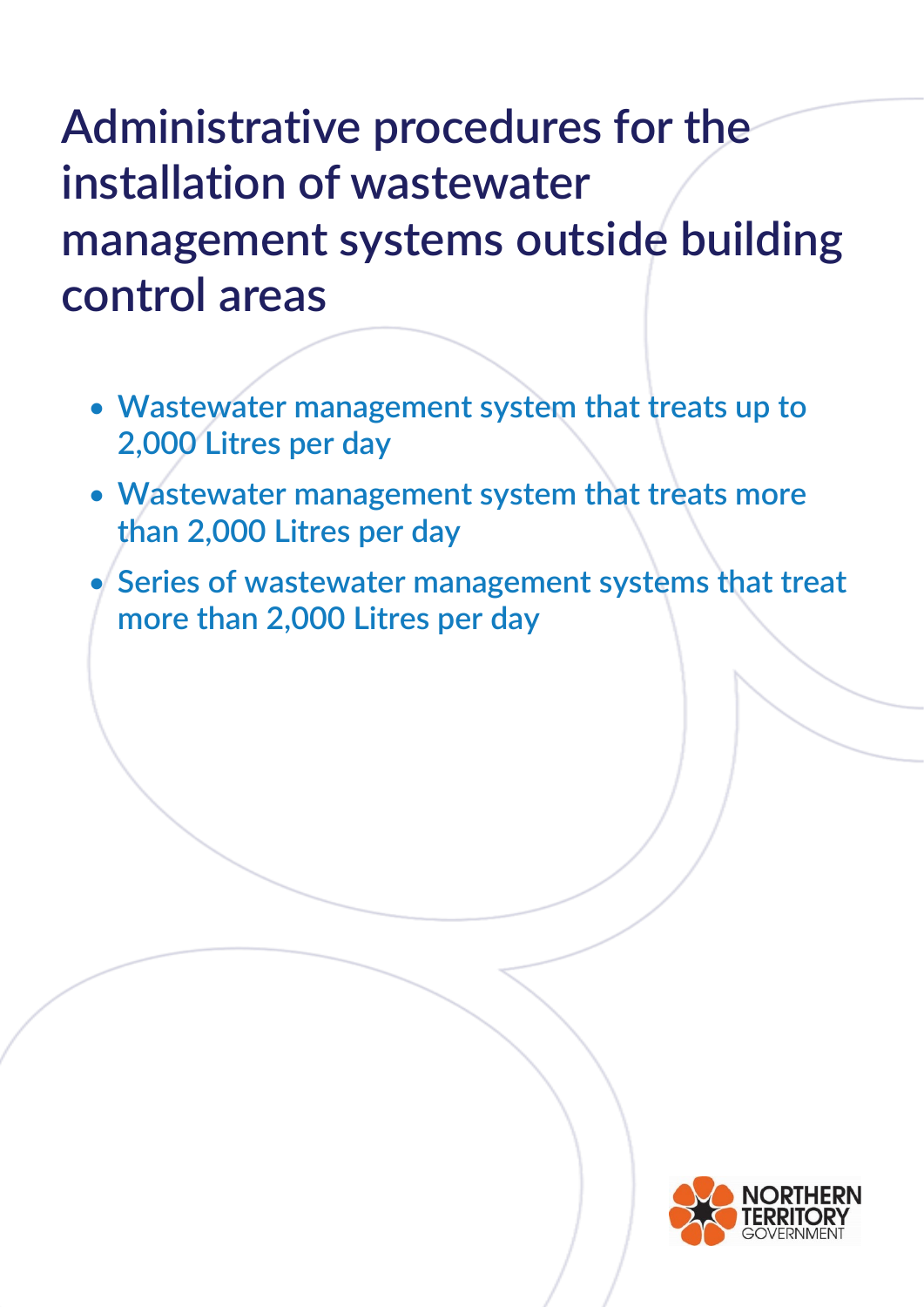| Document title         | 45TAdministrative procedures for the installation of wastewater management<br>systems outside building control areas |  |  |
|------------------------|----------------------------------------------------------------------------------------------------------------------|--|--|
| <b>Contact details</b> | Department of Health - Public Health Directorate<br>wastewater@ntg.gov.au or (08) 8922 7152                          |  |  |
| NTG webpage            | <b>Northern Territory Government website</b>                                                                         |  |  |
| Approved by            | <b>Chief Health Officer</b>                                                                                          |  |  |
| Date approved          | 4 November 2020                                                                                                      |  |  |
| <b>TRM</b> number      | EFILE2020/41643-01                                                                                                   |  |  |

| Version | <b>Date</b>     | <b>Author</b> | <b>Changes made</b> |
|---------|-----------------|---------------|---------------------|
| 1.0     | 4 November 2020 | Peter Rogers  |                     |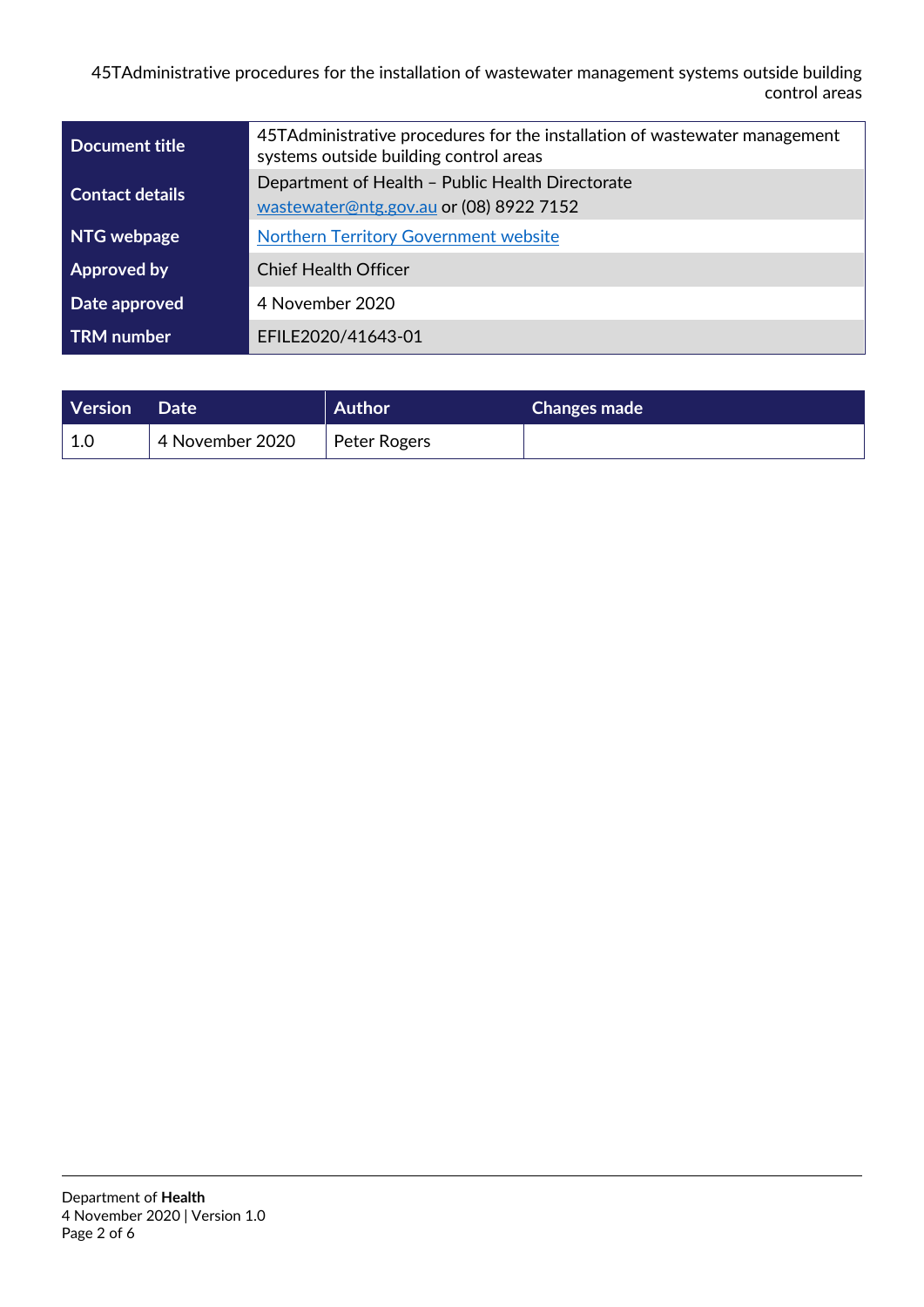# **1. Introduction**

#### **1.1. Purpose**

The Administrative procedures for wastewater management systems (WMS) installed outside building control areas complements the Code of Practice for Wastewater Management. The procedures explains the Department of Health (DoH) notification process for the installation of WMS outside building control areas and references the form for Notification of installation of wastewater management system outside a building control area.

A WMS is a physical collection of pipes, chambers(s) that receives, treats, and applies domestic wastewater to a land application area or a holding tank.

A WMS may comprise an on-site wastewater management system (OWMS) or a community wastewater management system (CWMS).

## **1.2. Scope**

The procedures apply to:

- Wastewater management system that treats up to 2,000 Litres per day.
- Wastewater management system that treats more than 2,000 Litres per day.
- Series of wastewater management systems that treat more than 2,000 Litres per day.

#### **1.3. Statutory framework**

#### **1.3.1. Public and Environmental Health Act and Regulations**

The *Public and Environmental Health Act 2011* provides a head of power enabling administration of the Public and Environmental Health Regulations 2020. The operation and management of any WMS installed in the Northern Territory must not cause a public health nuisance in terms of the *Public and Environmental Health Act 2011.*

The Public and Environmental Health Regulations 2014 – Part 6 Wastewater, detail the legislative requirements with regard to the manufacture, installation, operation and maintenance of WMS outside building control areas. The Code is prescribed code and must be read in conjunction with the Public and Environmental Health Regulations.

#### **1.3.2. Building control areas**

Certain areas within the Northern Territory are declared building control areas.

The design, installation, operation and maintenance of WMS inside building control areas must comply with the codes adopted under Building Regulation 4. The requirements in the *Building Act 1993* and Regulations apply inside declared building control areas.

To construct in a building control area, you must have a building permit and meet the standards for building in the National Construction Code and Building Regulations. Refer to the [Northern Territory](http://www.ntlis.nt.gov.au/building-control/)  [Government](http://www.ntlis.nt.gov.au/building-control/) website for the online tool to check if a property is within the building control area.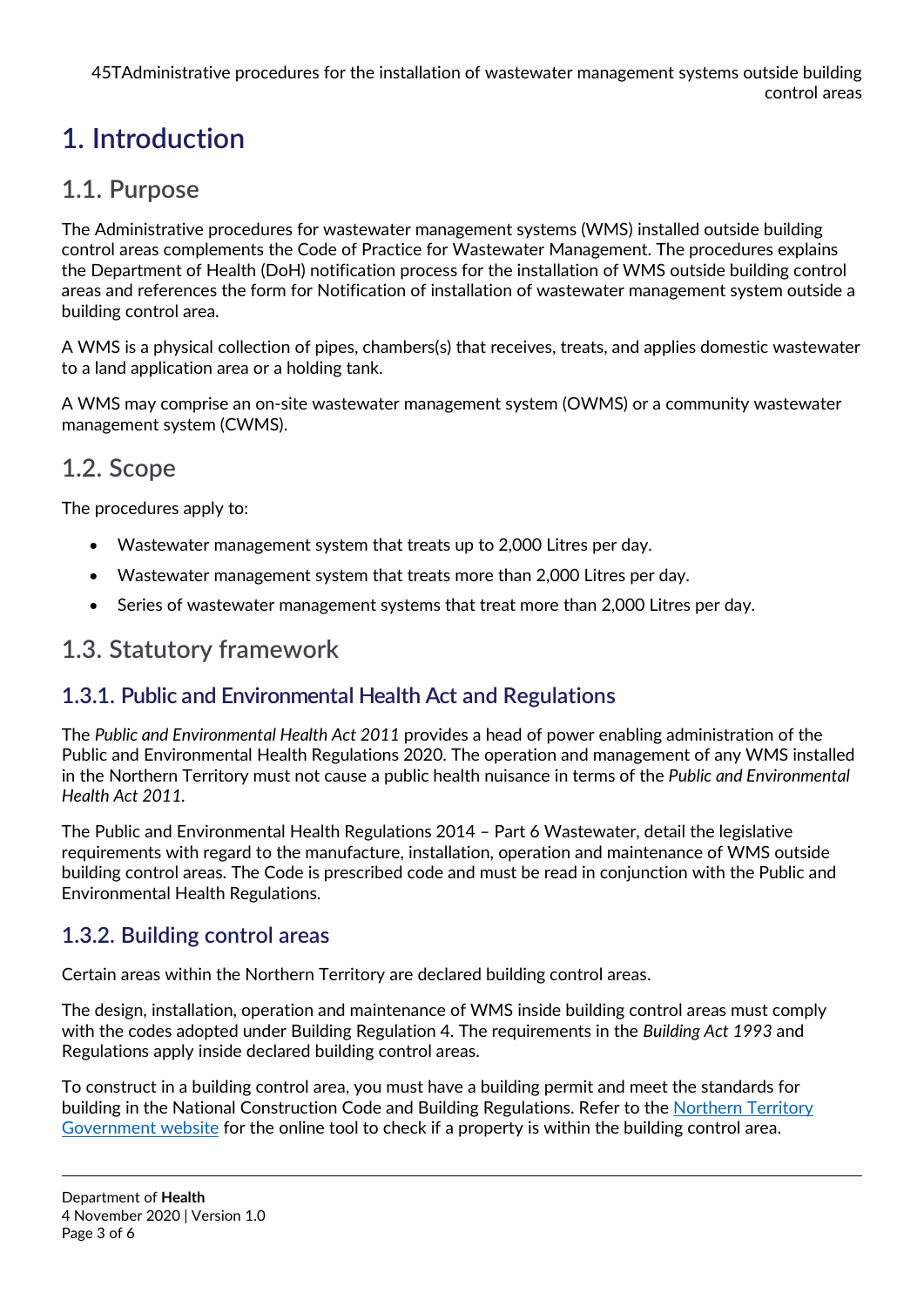A list of building control areas and maps of the areas is also available on the [Northern Territory](https://nt.gov.au/property/building/build-in-a-controlled-area/building-control-areas/requirements-in-building-control-areas)  [Government website.](https://nt.gov.au/property/building/build-in-a-controlled-area/building-control-areas/requirements-in-building-control-areas)

## **2. Relevant documentation**

#### **2.1. Code of Practice for Wastewater Management**

The Code provides technical requirements and guidance for the selection, design, installation, and management of wastewater management systems (WMS) in the Northern Territory. The Code provide best practice for effective wastewater management based upon current Standards and Guidelines, while safeguarding public health and minimising possible adverse environmental effects.

## **2.2. Guidance Notes for Wastewater Management**

The Guidance Notes for Wastewater Management provides further information on the technical requirements for the selection, design, installation, and management of wastewater management systems (WMS) in the Northern Territory.

## **3. WMS treatment capacity**

A governing factor for the notification process that applies to a WMS installed outside building control areas is the loading or maximum amount of domestic wastewater to be treated each day.

A WMS that treats up to 2,000 Litres per day that is not owned or managed by the Northern Territory Government, does not require the lodgement of a DoH Notification of installation of wastewater management system outside a building control area.

NTG agencies responsible for the ownership or management of a WMS that treats up to 2,000 Litres per day, are required to lodge a design specification with DoH detailing site-and-soil evaluation, design, installation, commissioning and maintenance procedures for all WMS.

A WMS that treats more than 2,000 Litres per day or a series of WMS that treat more than 2,000 Litres per day, require the lodgement of a DoH Notification of installation of wastewater management system outside a building control area.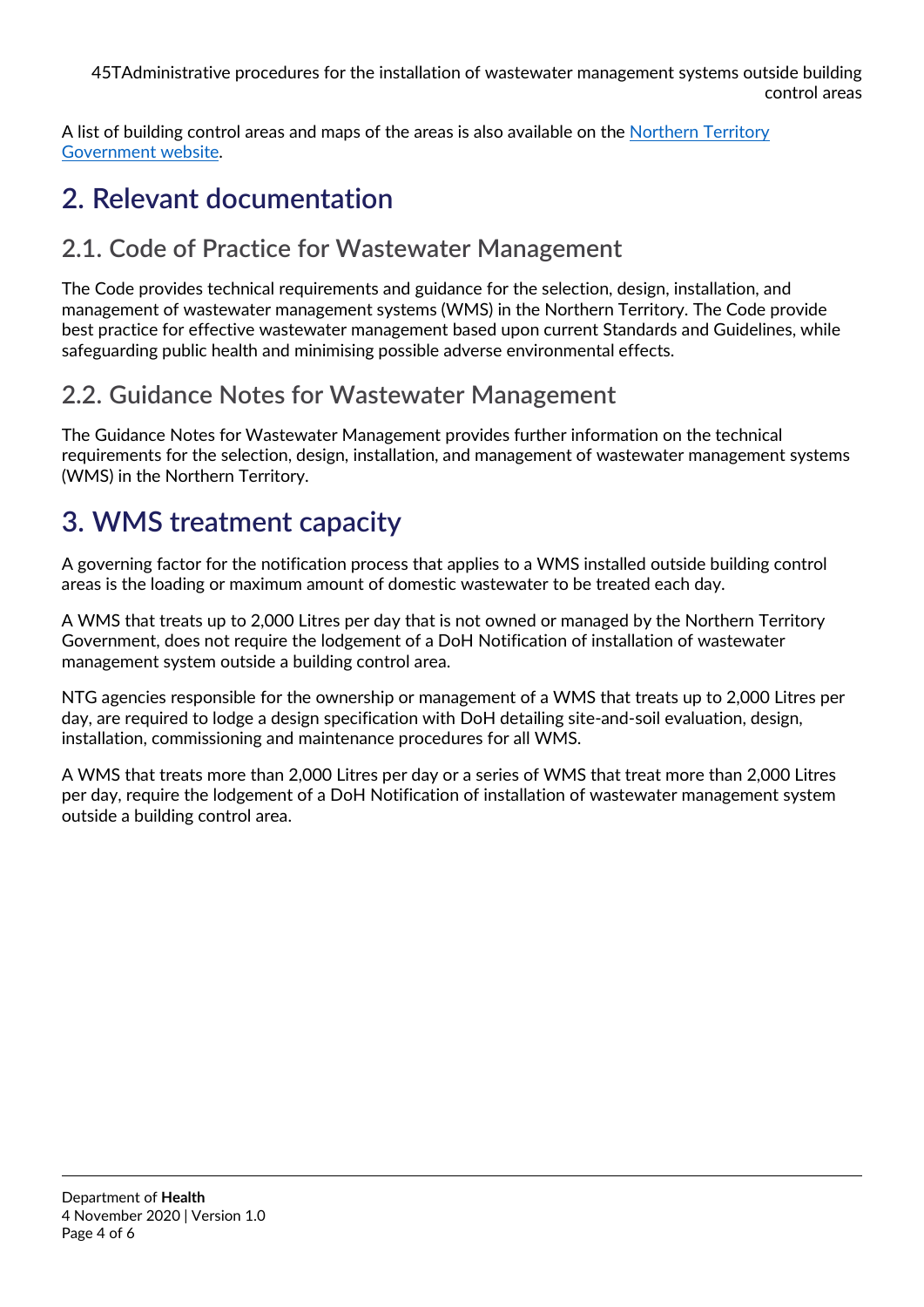## **4. Notification of installation**

#### **4.1. Completion of form**

The preparation of the notification for a WMS that treats more than 2,000 Litres per day or a series of WMS that treat more than 2,000 Litres per day must be carried out by a wastewater consultant [Hydraulic engineer or a Certifying plumber and drainer (design)] using the approved form. This form is available on the [Northern Territory Government website.](https://nt.gov.au/property/building/install-a-wastewater-system/wastewater-management/outside-building-control-areas)

The form requires the completion of eight sections:

- 1. Notification detail
- 2. General and supporting information
- 3. Wastewater management system
- 4. Installation
- 5. System certification and performance
- 6. Site-and-soil evaluation
- 7. Wastewater disposal
- 8. Documentation to be provided to the WMS owner by the wastewater consultant upon completion of works.

#### **DoH reserves the right to request the WMS owner to produce the above documentation for inspection or audit.**

#### **4.2. Lodgement of form**

A notification fee is applicable and must be payable to the NTG Receiver of Territory Monies. Further information about the notification fee is available on the [Northern Territory Government website.](https://nt.gov.au/property/building/install-a-wastewater-system/wastewater-management/outside-building-control-areas)

The notification must be signed by the applicant, i.e. WMS owner, scanned, and lodged online with the receipt of payment to [wastewater@ntg.gov.au](mailto:wastewater@ntg.gov.au)

# **5. Installation of WMS**

The installation of any WMS outside of a building control area must be carried out by a person who has a licence under the *Plumbers and Drainers Licensing Act 1983*.

## **6. Decision tree for installing WMS outside building control areas**